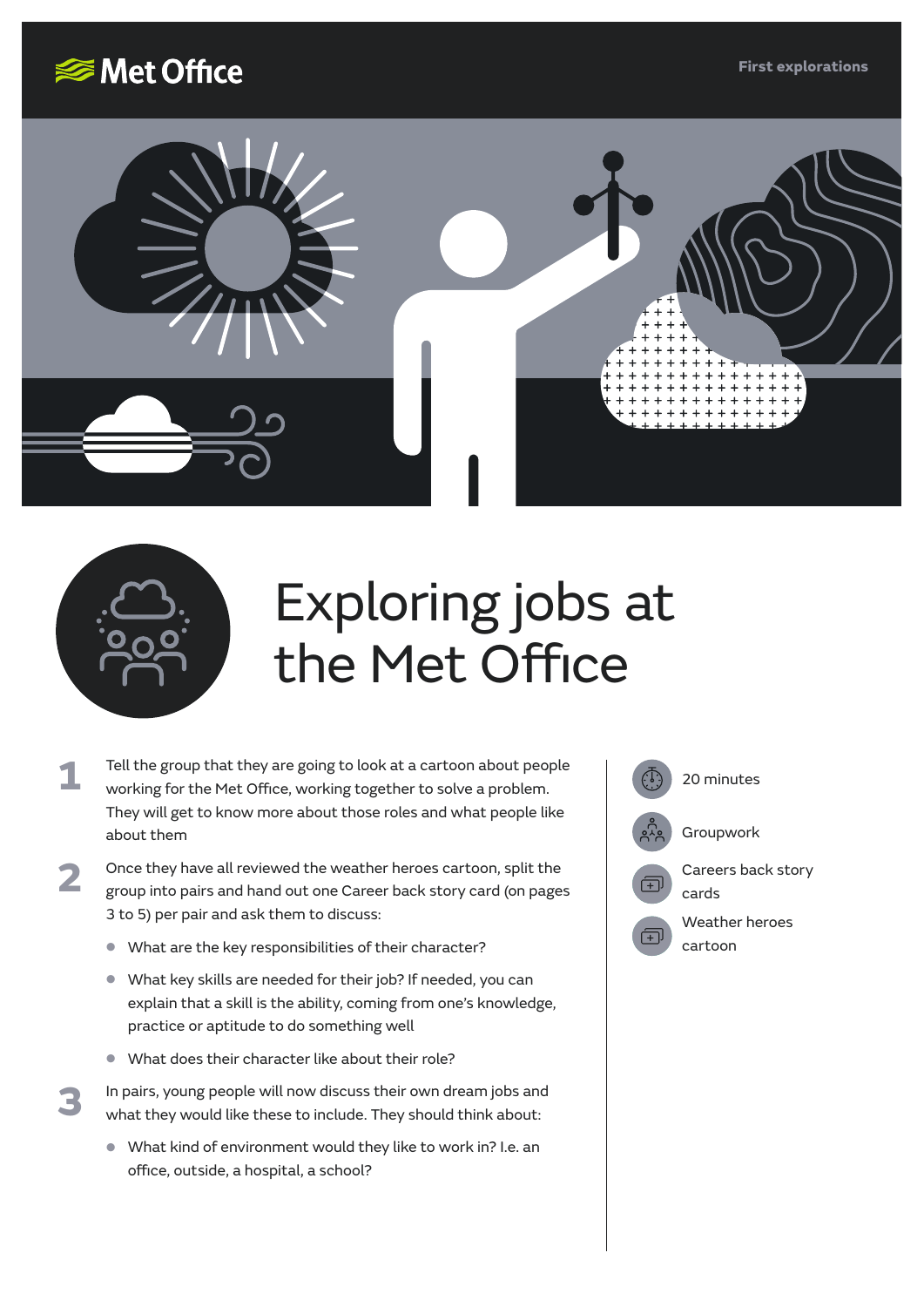**4**

- **•** Would they prefer to stay in one location, in their hometown or would they like to travel for their job or move to a new place?
- **•** What would they like to do in their dream job? I.e. helping people, protecting the environment, meeting a lot of people, working in a team, helping other people to learn
- Ask for a few volunteers to share their thoughts and what they would like to do in their dream job



The Met Office provides free education content to support young people to be prepared for the effects of weather and climate change on them and their communities. Find out more at www.metoffice.gov.uk/schools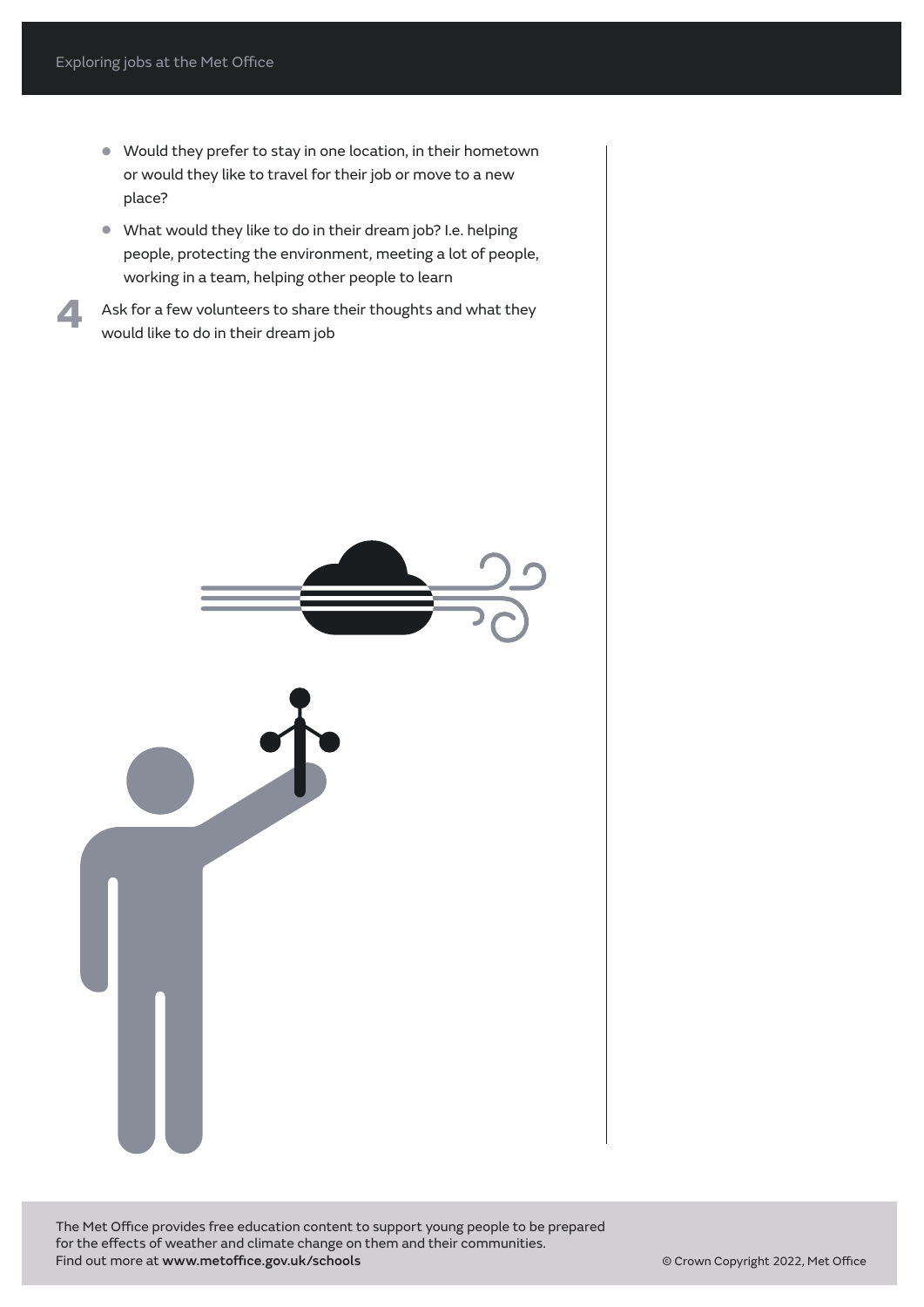## Career backstory cards

### **Sophie Field Services Engineer**

#### **What does a day in your job look like?**

My day can vary a lot depending on whether I'm working in the field (that means somewhere away from the office) or in the office. In the office, I'm usually building and testing weather observation systems or preparing equipment for installations. When I'm out in the field, most of the time I'm installing or fixing new equipment to make sure everything is working as it should to get important information back to HQ.

#### **What skills are needed for your job?**

You definitely need to be a good team player and problem solver. Combining creativity with technical know-how can be a big bonus too – it really helps if you can look at a challenge and think creatively about potential solutions.

#### **What do you love most about your job?**

Getting to work with so many different teams, and travel to new, interesting places has always been a great part of the job. Every day is different! It's also been really helpful to train and earn at the same time – I've always felt really supported to keep gaining new skills and experiences.

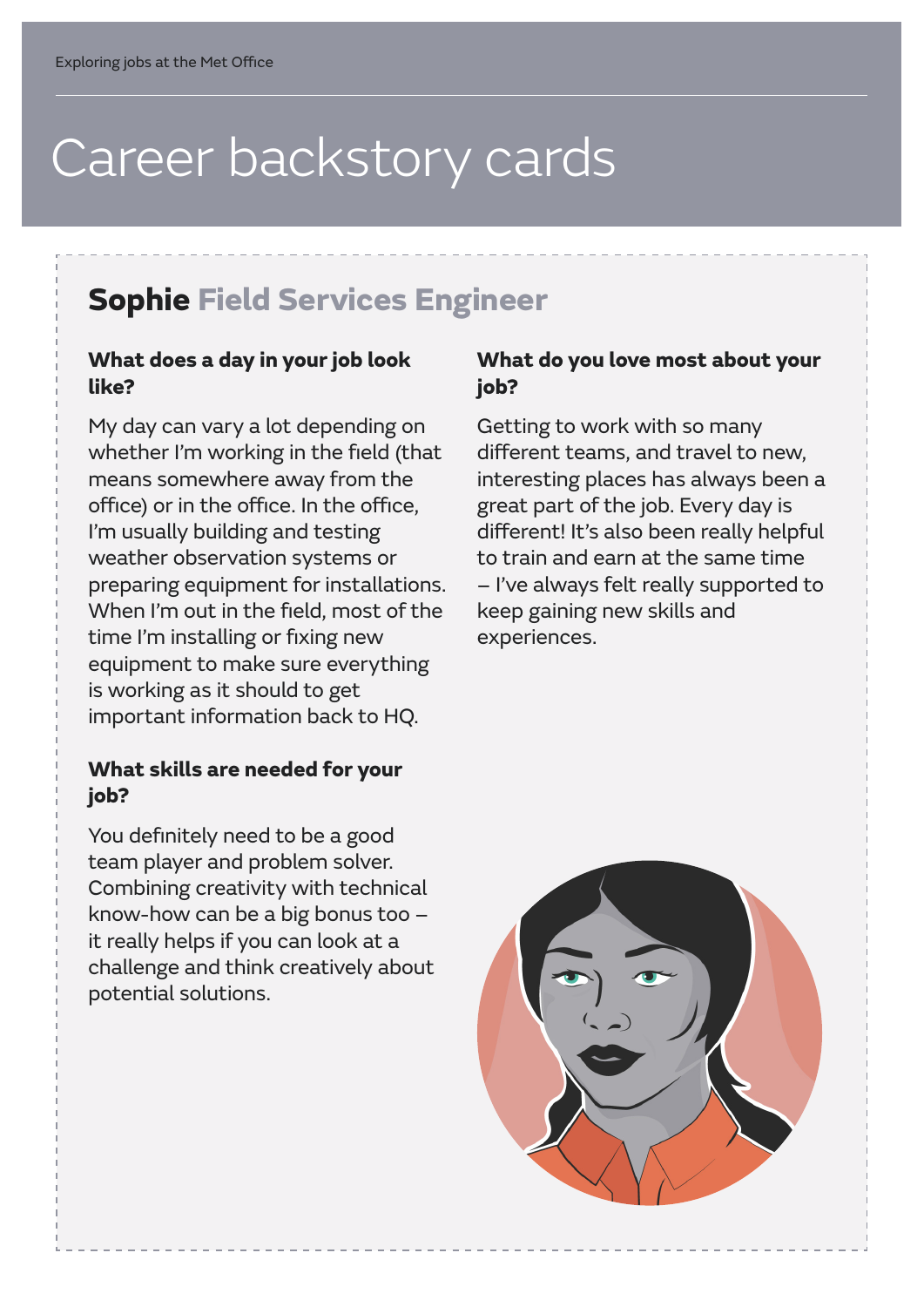## Career backstory cards

### **Jaylin Manager in Upper Air Observations**

#### **What does a day in your job look like?**

I look after everything to do with running the weather radars and making sure they work. My day usually starts with checking each radar; we have monitoring software which allows me to quickly see how they're performing. If something isn't right, it's my job to make sure the right people are informed and the right steps are put in place so that they can fix it as quickly as possible. I also do planned maintenance visits – the radars need regular upkeep, and to agree the schedule, I have to speak to field service engineering teams across the UK.

#### **What skills are needed for your job?**

For my job, time management, organisation, being able to plan ahead and work well with others are all really important. It can be quite fast paced and you need to keep a clear head, listen carefully and feel confident in taking the lead. It all comes with practice though – if you love your job, these things will come in time!

#### **What do you love most about your job?**

One of things I love most about my job is getting to travel. Twice a year I get to go and meet with people doing my job in other parts of Europe – my last trip was to Iceland. Not only were the workshops really interesting, I got to see the northern lights!